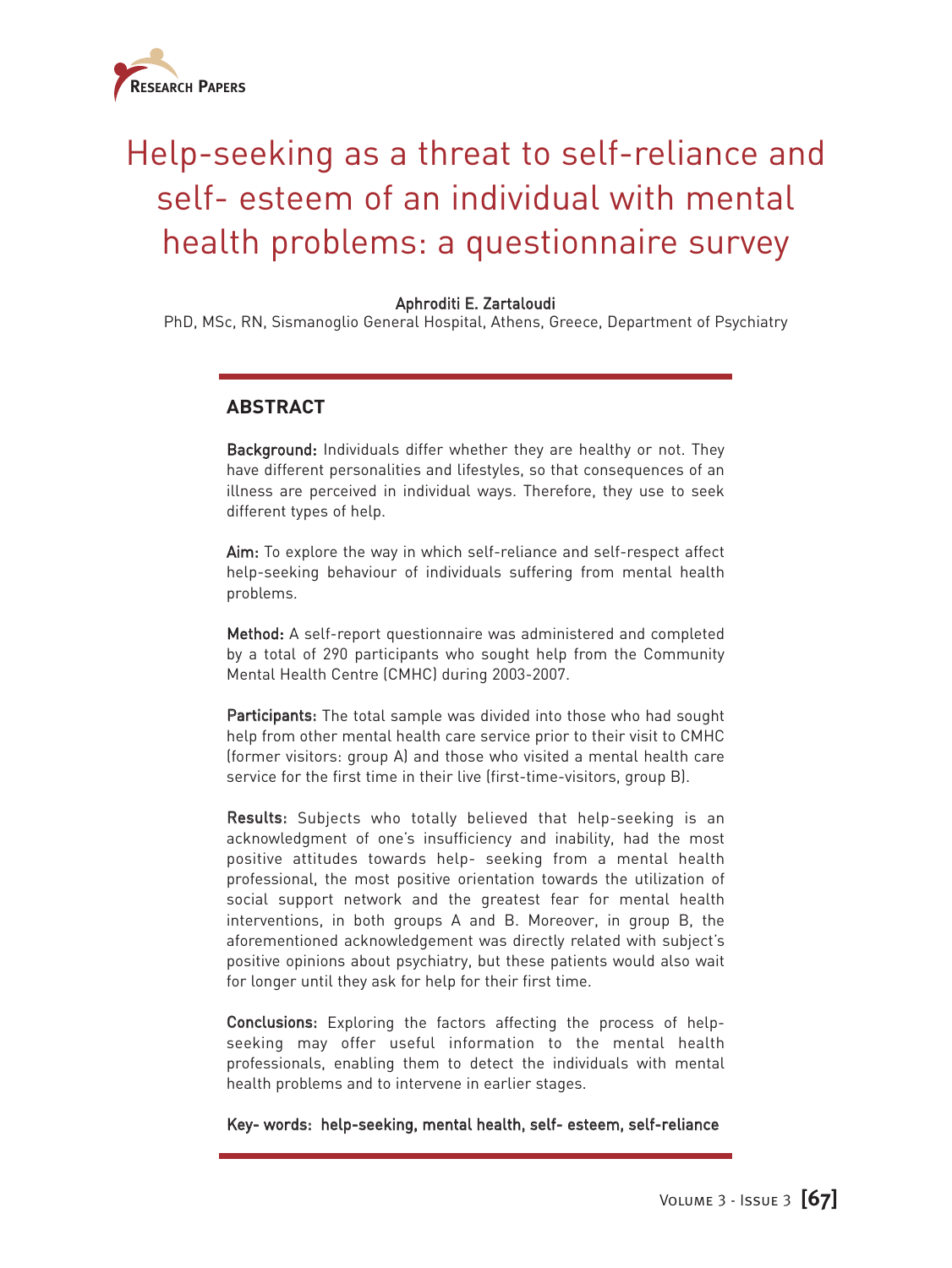

## **INTRODUCTION**

Despite the availability of mental health services, a great number of individuals don't cope with their needs and problems or they deal with them much later, when their symptoms are more severe. The continuously increasing focus of psychiatry on early intervention underscores the importance of identifying delays in help-seeking and providing appropriate and sufficient mental healthcare, as well as the significance of early referral of those with mental health problems to specialized services.

People are different, either in health or in illness. They belong to different cultures and they have different personalities and personal histories, all of which make them perceive their diseases in a specific manner. They cope with the consequences of diseases in individual ways and thus they require different types of help. Some of them do not want anyone to help them; others want more help than could sensibly be expected for a certain degree of impairment or suffering that their disease produces.

The exploration of some personality traits which possibly influence help- seeking behaviour from a Community Mental Health Centre (CMHC) or other specialized mental health service may help health professionals understand the factors affecting the process of helpseeking.

Only a small percentage of individuals seek professional psychological help (Cui & Vaillant, 1997; Horwitz, 1987). If this phenomenon is not due to a lack of the actual need, it should highly concern community members and health professionals.

This body of literature related to help-seeking pathways examine the concept of individual's "need" in the context of other factors affecting the utilization of health services. This study is a part of an effort to examine other dimensions of help-seeking behaviour of community residents with mental health problems, beyond individuals' needs, as well as the factors contributing to an individual's unmet need. Better knowledge of the contributing factors will help mental health professionals to understand the factors that may inhibit or promote early detection of individuals suffering from mental health problems and early intervention in order to meet their needs.

## **REVIEWING THE LITERATURE: PERSONALITY CHARACTERISTICS AND HELP-SEEKING**

There are many personality traits that affect helpseeking behaviour and attitudes (Feldman et al., 1999). The characteristics that have been extensively studied in this body of literature are: self-respect, self-esteem, locus of control, shyness and authoritarianism, autonomy, dominance, introversion, secrecy, need for success, dependency, conservatism, rigidity and individuality. Personal factors leading to higher rates of help-seeking or more positive attitudes towards receiving specialized help include greater academic performance and achievement (Berdie & Stein, 1966; Kirk, 1973), older age, female gender (Sharp & Kirk, 1974; Tracey et al., 1984), internal locus of control (Fischer & Turner, 1970; Robbins, 1981) and low self-esteem (Nadler, 1986; Raviv et al., 1991).

Individuals may believe that they control all situations in their lives (internal locus of control) or that these situations are controlled by others (external locus of control). Persons may believe that they can control the status of his health (e.g. "I am directly responsible for my health"), or that their health depend on fate (e.g. "Whether I am healthy or not is a matter of luck") or they may consider their health as being controlled by some other serious circumstances (e.g. "I can do only what my doctor tells me") (Halter, 2004). All of these beliefs seem to influence whether a person may try to change his behaviour or not, as well as the type of communication the individual may require from health professionals. For example, if a health professional encourages a person -who seems to believe in an overall external locus of control- to change his lifestyle, that person is difficult to cooperate (Ogdenn, 2004).

Individuals who don't seek help are likely to believe that they are able to change things they don't like and solve their problems on their own (Simoni et al., 1991). Halgin and Weaver (1986) and Halgin, Weaver and Donaldson (1985) examined the advantages and disadvantages of receiving psychotherapy. Many researchers concluded that college students and patients perceived similar advantages and disadvantages in psychotherapy. The perceived benefits of psychotherapy were: improved self- knowledge, relief from anxiety and problem-solving. The disadvantages were: the time and money required, coping with painful issues, and the belief that help-seeking is an admission of weakness.

Raviv, Raviv and Arnon (1991) point out that helpseeking from mental health professionals may lead to the feeling of embarrassment. It is possible that the extent to which an individual's self-respect is threatened by help-seeking is a crucial element of this process (Wills & De Paulo, 1991).

There is a correlation between dependency and likelihood of an individual to seek help (Dawkins et al., 1980; O'Neill & Bornstein, 1970). The dependent people feel helpless and seek guidance and support from others (Bornstein, 1992; Bornstein et al., 1993; Roy-Byrne et al., 2000).

Students who seek counselling and those who don't differ as far as autonomy and self-efficacy are concerned (Anderson et al., 2006; Apostal, 1968). The clients who seek help are less judgemental, more intuitive, introspective and sensitive. Also, they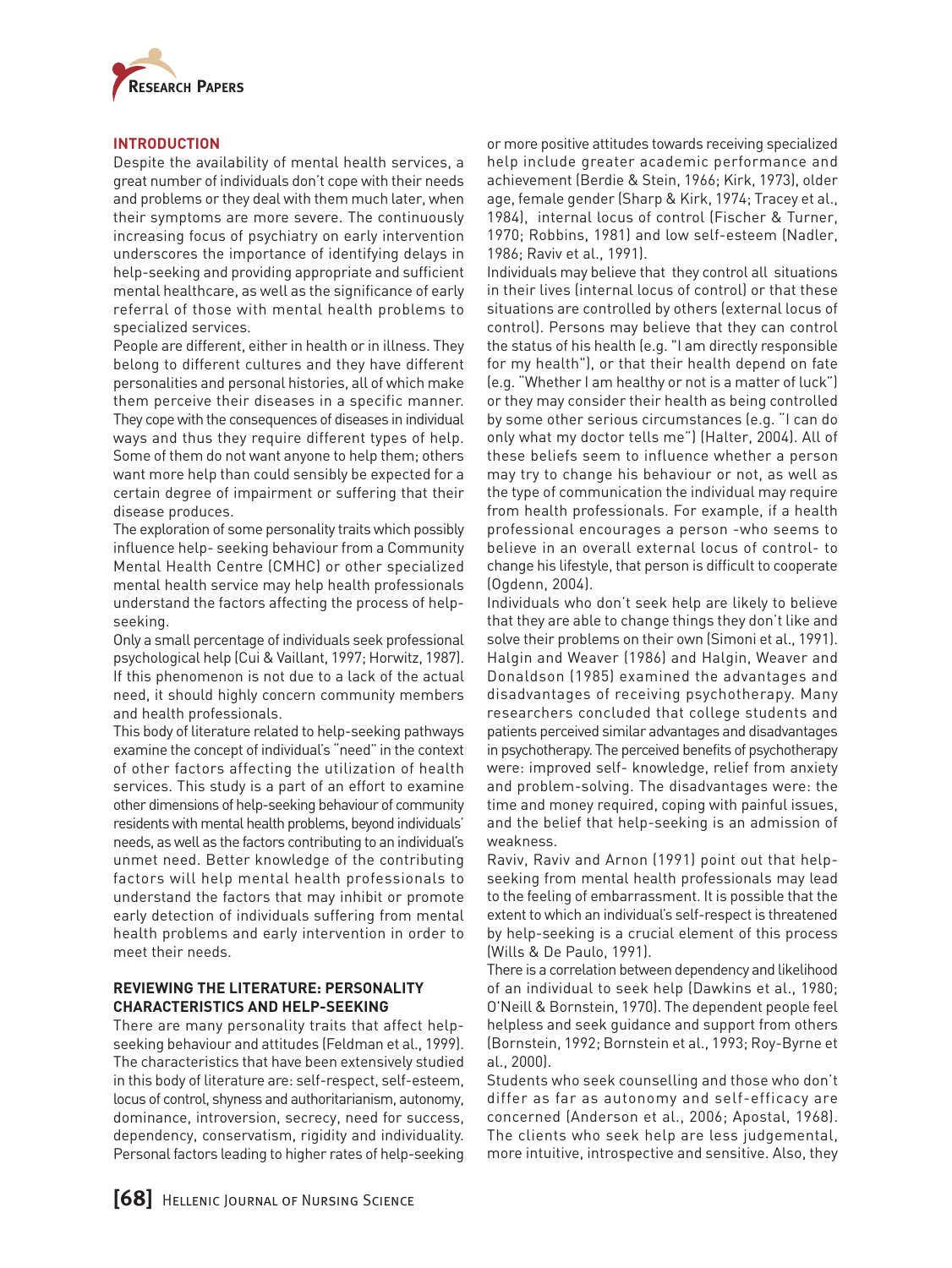

are more likely to internalize their problems and feel they have less control over them, compared to nonclients (Mendelsohn & Kirk, 1962; Simoni et al., 1991). They also indicate greater knowledge of their emotions and reactions (Rickwood & Braithwaite, 1994). Selfreliance is one of the barriers that delay help-seeking. Denial, repression and control of emotions are key features of stoicism, leading people to believe they should cope with their problems alone and suffer silently, so they are more likely to delay help- seeking until symptoms become more severe (Tang et al., 2007).

West et al (1991) reported that one of the major barriers is that individuals don't feel comfortable to reveal their

#### TABLE 1: Sociodemographic characteristics of groups A and B (Ν=290)

|                       |                                  | <b>GROUP A</b> |       |              | <b>GROUP B</b> |       |
|-----------------------|----------------------------------|----------------|-------|--------------|----------------|-------|
|                       |                                  | N              | %     | $\mathsf{N}$ | %              | P     |
| Gender                |                                  |                |       |              |                |       |
|                       | Male                             | 35             | 26.1  | 30           | 19.2           | 0.204 |
|                       | Female                           | 99             | 73.9  | 126          | 80.8           |       |
|                       | <b>TOTAL</b>                     | 134            | 100.0 | 156          | 100.0          |       |
| <b>Marital status</b> |                                  |                |       |              |                |       |
|                       | Single                           | 66             | 49.3  | 78           | 50.0           | 0.063 |
|                       | Married                          | 40             | 29.9  | 60           | 38.5           |       |
|                       | Divorced / widowed               | 28             | 20.9  | 18           | 11.5           |       |
|                       | <b>TOTAL</b>                     | 134            | 100.0 | 156          | 100.0          |       |
| <b>Education</b>      |                                  |                |       |              |                |       |
|                       | Elementary                       | 17             | 12.7  | 31           | 19.9           | 0.128 |
|                       | High school                      | 50             | 37.3  | $44$         | 28.2           |       |
|                       | College /university graduates    | 67             | 50.0  | 81           | 51.9           |       |
|                       | <b>TOTAL</b>                     | 134            | 100.0 | 156          | 100.0          |       |
| Lifestyle             |                                  |                |       |              |                |       |
|                       | Parental family & With relatives | 42             | 31.3  | 46           | 29.5           | 0.942 |
|                       | Own family                       | 58             | 43.3  | 69           | 44.2           |       |
|                       | Lives alone                      | 34             | 25.4  | 41           | 26.3           |       |
|                       | <b>TOTAL</b>                     | 134            | 100.0 | 156          | 100.0          |       |
| <b>Occupation</b>     |                                  |                |       |              |                |       |
|                       | Professionals                    | 31             | 24.4  | 52           | 33.3           | 0.438 |
|                       | Medium/small business owners/    |                |       |              |                |       |
|                       | clerks Skilled workers           | 37             | 29.1  | $41$         | 26.3           |       |
|                       | Pensioners & housekeepers        | 36             | 28.3  | 38           | 24.4           |       |
|                       | Students                         | 23             | 18.1  | 25           | 16.0           |       |
|                       | <b>TOTAL</b>                     | 127            | 100.0 | 156          | 100.0          |       |
| <b>Employment</b>     |                                  |                |       |              |                |       |
|                       | Full time                        | 45             | 33.6  | 74           | 47.4           | 0.000 |
|                       | Part time                        | 21             | 15.7  | 26           | 16.7           |       |
|                       | None                             | 53             | 39.6  | 56           | 35.9           |       |
|                       | None / for psychiatric reasons   | 15             | 11.2  | $\theta$     | 0.0            |       |
|                       | <b>TOTAL</b>                     | 134            | 100.0 | 156          | 100.0          |       |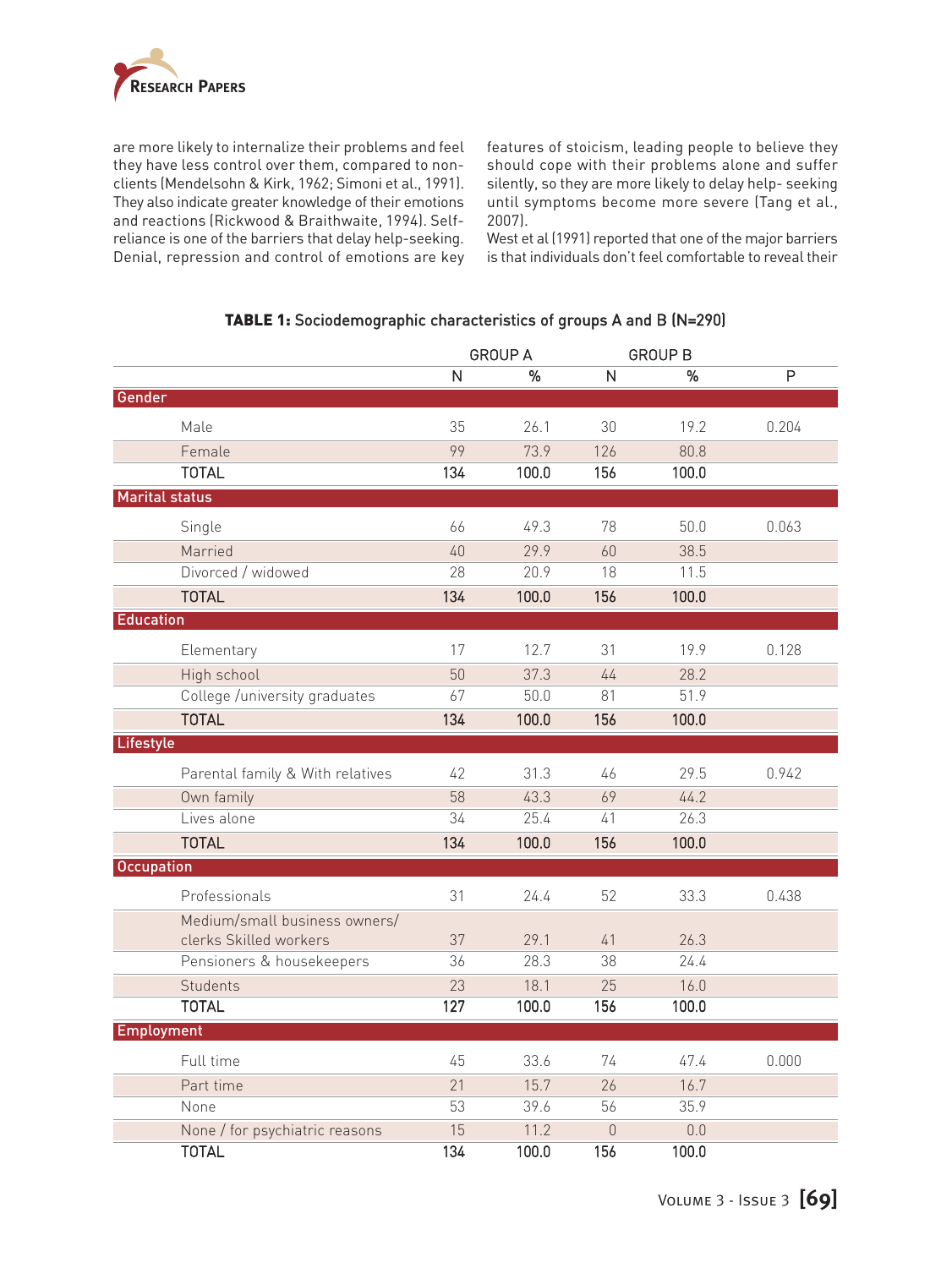

|                          |                                                    | <b>GROUP A</b> |             |     | <b>GROUP B</b> |     | TOTAL  |  |
|--------------------------|----------------------------------------------------|----------------|-------------|-----|----------------|-----|--------|--|
|                          |                                                    | N              | %           | N   | %              | N   | %      |  |
| Diagnostic<br>categories | Affective disorders                                | 71             | 53.0%       | 72  | 46.1%          | 143 | 49.3%  |  |
|                          | Neurotic stress related &                          |                |             |     |                |     |        |  |
|                          | somatoform disorders &                             |                |             |     |                |     |        |  |
|                          | Personality disorder                               | 43             | $32.1\%$    | 50  | 32.1%          | 93  | 32.1%  |  |
|                          | Relationship problems &<br>Schizophrenia and delu- |                |             |     |                |     |        |  |
|                          | sional disorder                                    | 20             | 14.9%       | 34  | 21.8%          | 54  | 18.6%  |  |
|                          | <b>TOTAL</b>                                       | 134            | 100.0%      | 156 | 100.0%         | 290 | 100.0% |  |
|                          |                                                    |                | $P = 0.284$ |     | $df = 2$       |     |        |  |

# TABLE 2: Diagnostic categories in group A & B

personal problems to a stranger. Emotional openness is another variable related to personality traits and associated to help-seeking attitudes.

Neuroticism is a personality trait that affects individuals' perceptions about their vulnerability to the symptoms and the seriousness of their health status (Brown & Moskowitz, 1997; Costa & McCrae, 1987; Katon & Walker, 1998; Neitzert et al., 1997). Individuals may experience tension, anxiety, and agitation. These feelings are reflected in their tendency to exaggerate minor symptoms. They are more likely to complain about symptoms and consider themselves vulnerable to diseases (Brownhill, 2003; DiMatteo & Martin, 2006; McClure et al., 1982). Other people experiencing the same symptoms may fail to notice them at all.

The meaning that individuals attribute to each of their symptoms may be a crucial factor. All individuals do not react to a disease in the same way. While some patients are willing to seek help even for minor symptoms, others are unwilling to do so even for life-threatening diseases (Mechanic, 1982). Indeed, people with the same illness may have a completely different experience of the situation and a completely different attitude, especially regarding the degree to which the cause of the disease is involved.

People who seek help are likely to have also sought help in the past for emotional problems (Dew et al., 1988). This finding indicates that an individual tends to seek help all of the times (Henderson et al., 1992). These individuals don't accept living in situations they don't like and they tend to talk to others (Sorgaard et al., 1999), including health professionals (Sherbourne, 1988), about their problems.

## **MATERIALS AND METHODS**

This research was conducted in the Community Mental Health Center (CMHC), the last of its kind, which was established in 2000 to serve a borough of the broader area of Athens, 21 years after establishment of the first Community Mental Health Centre. The CMHC is administered by the University of Athens and it includes the Open Psychosocial Care Clinic, the Outreach Program and the Day Care Centre. A multiprofessional team staffs the CMHC.

The purpose of the present study was to explore the way in which self-reliance and self-respect affect helpseeking behaviour of individuals with mental health problems.

Two hundred and ninety individuals who sought help from the CMHC during a 4-years period, from 1/1/2003 to 12/31/2007, who agreed to participate in the survey and completed a questionnaire. The participants were informed about the purpose of our research. The questionnaires administered took 35 to 50 minutes to complete. The participants were told that there are no right or wrong answers. The researcher was available to answer any question. Participation in this study was voluntary and the participants were free to withdraw at any point. The data were strictly confidential and no names, codes, or any means that could reveal the identity of the participants were used. Only the researcher had access to the data. The participants completed an informed consent sheet.

The researcher conducted a pilot study before the actual distribution of the questionnaires. Twenty volunteers participated in the pilot study. Feedback and comments were obtained from each participant so that the final version of the instrument should be of appropriate length, clear, and free from biased language. The questionnaire was translated from English to Greek and back to English. The final version was checked by two bilingual professionals for possible inaccuracies in translation.

The population was divided in two groups: individuals who had sought help from other mental health care services before visiting our Centre (group A: former visitors) and individuals whose visit to the Centre was the first contact with a mental health service in their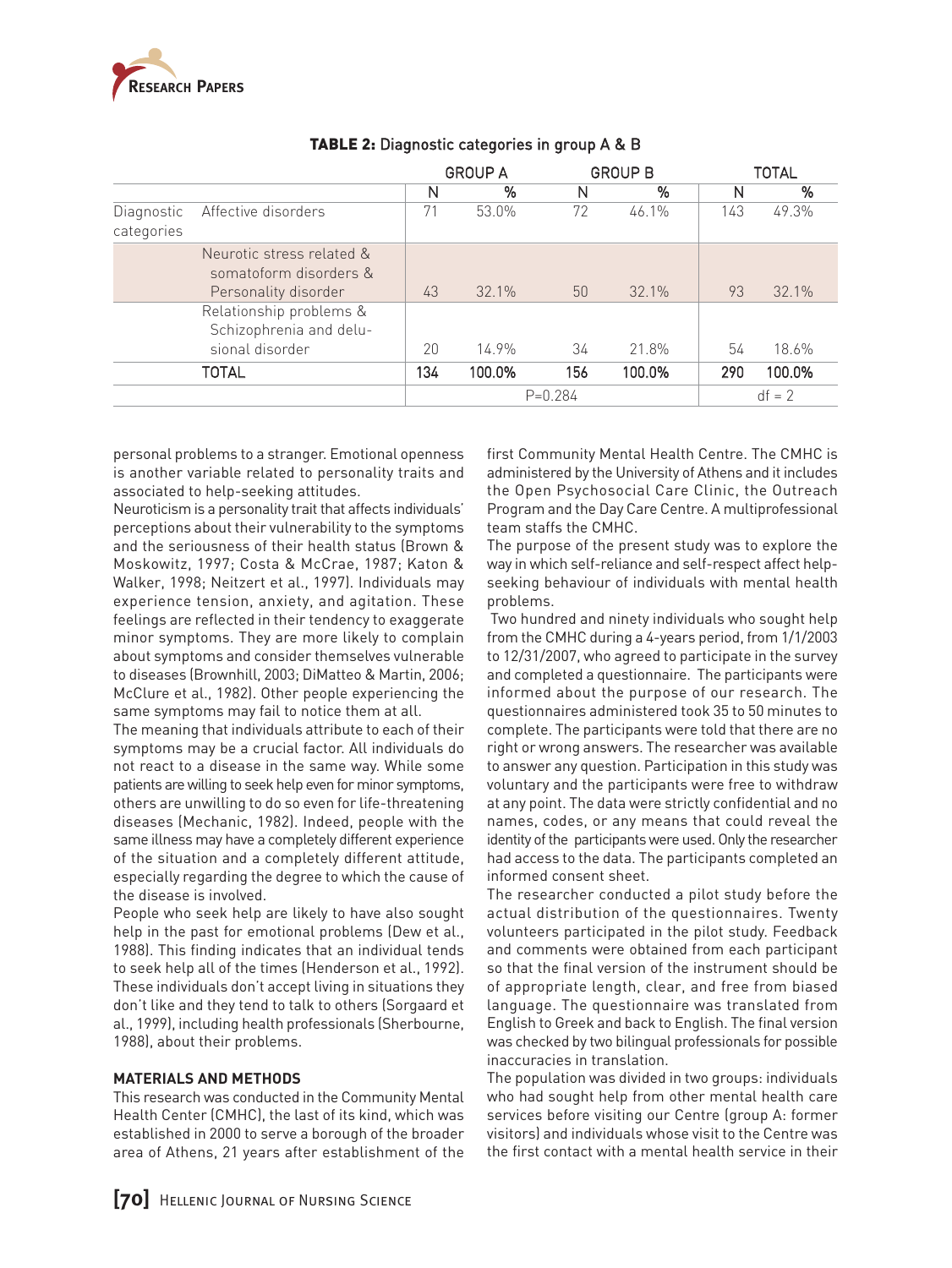

lives (first-time-visitors, group B). The variables included in the questionnaire are presented below:

Demographic Data: The demographic questionnaire consisted of questions regarding the participant's gender, educational level, occupation, marital status, lifestyle, and employment.

Duration of untreated disorder: The untreated period for each individual was defined as the time (in months) between the onset of psychopathological symptoms and the time when the suffering individuals first contacted a mental health service or a professional. Diagnostic categories (information taken from medical records): Organic brain syndrome, Schizophrenia and delusional disorders, Affective disorders, Neurotic stress related & somatoform & Personality disorders, Relationship problems, Certificates and information, Substance abuse.

Attitudes toward Seeking Professional Psychological Help scale (ATSPPHS) is developed by Fischer & Turner (1970). ATSPPH scale consists of 29 items that are related to the Recognition of Personal Need for Professional Help, the Tolerance of Stigma Associated with seeking Psychological Help, and the Interpersonal Openness and Confidence in Mental Health Professional. Factor analysis in the population of community residents who sought help from the C.M.H.C during 2003-2007 (Zartaloudi, 2008), resulted in 4 factors/subscales; FACTOR 1: Assertiveness toward help-seeking; FACTOR 2: Isolation; FACTOR 3: Ambivalence toward helpseeking; FACTOR 4: Stigma. Higher scores represent more positive attitudes toward seeking professional help for psychological problems.

Orientation toward Utilization of Social Resources Scale (OTUSRS) is a 20-item scale developed by Vaux, Burda & Stewart (1986). OTUSRS is designed to measure people's orientation to having a social network, by assessing their feelings about advisability or usefulness of seeking social help, their past history of having actually sought social help, and the extent to which they feel that others cannot be trusted. Factor analysis in the population of the community residents who sought help from the C.M.H.C during 2003-2007 (Zartaloudi, 2008) resulted in 3 factors/subscales; FACTOR 1: Interpersonal communication; FACTOR 2: Distrust; FACTOR 3: Isolation. A higher score was indicative of a positive social-network orientation, and a lower score was indicative of a negative one.

Thoughts about Psychotherapy Survey (TAPS) is a 19 item scale developed by Kushner & Sher (1989). This measure assesses fears about therapist competence, stigma concerns and fear of change. Factor analysis in the population of the community residents who sought help from the CMHC during 2003-2007 (Zartaloudi, 2008) resulted in 2 factors/subscales; FACTOR 1: Fear of change; FACTOR 2: Fear about therapist competence. Low scores indicate fewer concerns about therapy while higher scores indicate greater concerns.

Opinions about Psychiatry is a 20-item scale, on which factor analysis was conducted (Zartaloudi, 2008). The 20 items were divided into three subscales/factors; FACTOR 1: Effectiveness of Psychiatry; FACTOR 2: Ineffectiveness of Psychiatry; and FACTOR 3: Stigma. Lower score is indicative of more positive opinions about Psychiatry.

The participants were asked about their opinion regarding the statement "I then believed that help-seeking was an admission of insufficiency, weakness and inability to solve my problems on my own" with possible answers 1=totally disagree, 2= disagree, 3= not agree or disagree, 4= agree and 5=totally agree.

#### **STATISTICS**

A statistical analysis was performed by the use of the Statistical Package for Social Sciences XIII (Norusis, 2005). Student's t-test was performed to examine whether significant differences existed between means. Chi square tests were used for comparisons between the groups on several categorical variables. Statistical procedures included descriptive statistics, t-test, ANOVA, Mann Whitney test, Kruskal-Wallis test, and Fisher's Exact test.

#### **RESULTS**

The social demographic and clinical characteristics of all individuals completing the questionnaire (n: 290) were analysed. Group A included 35 men (26.1%) and 99 women (73.9%) and Group B included 30 men (19.2%) and 126 women (80.8%). Significant differences were noticed in one out of six variables. The first-timers (group B) were full-time employed more often than individuals of group A. In group A, individuals were not employed due to psychiatric reasons to a greater extent in comparison to individuals of group B. No difference was noticed between the two groups regarding educational level, marital and occupational status and lifestyle. The results are shown in Table 1.

The current diagnostic categories of group A and B by gender are presented in Table 2. There is no significant difference between diagnostic categories and groups. A proportion of 88% of group A and 76.3% of group B agreed or totally agreed with the statement "I then believed that help-seeking was an admission of insufficiency, weakness and inability to solve my problems on my own". In group A, there was a significant correlation between the individual's acknowledgement of insufficiency and incapability and his/her attitude toward seeking professional psychological help (p=0.000; Kruskal Wallis test), his/her fear about therapy (p=0.001; Kruskal Wallis test) and his/her orientation toward Utilization of Social Resources Scale (p=0.000; ANOVA). In group B, there was a significant correlation between the individual's acknowledgements of insufficiency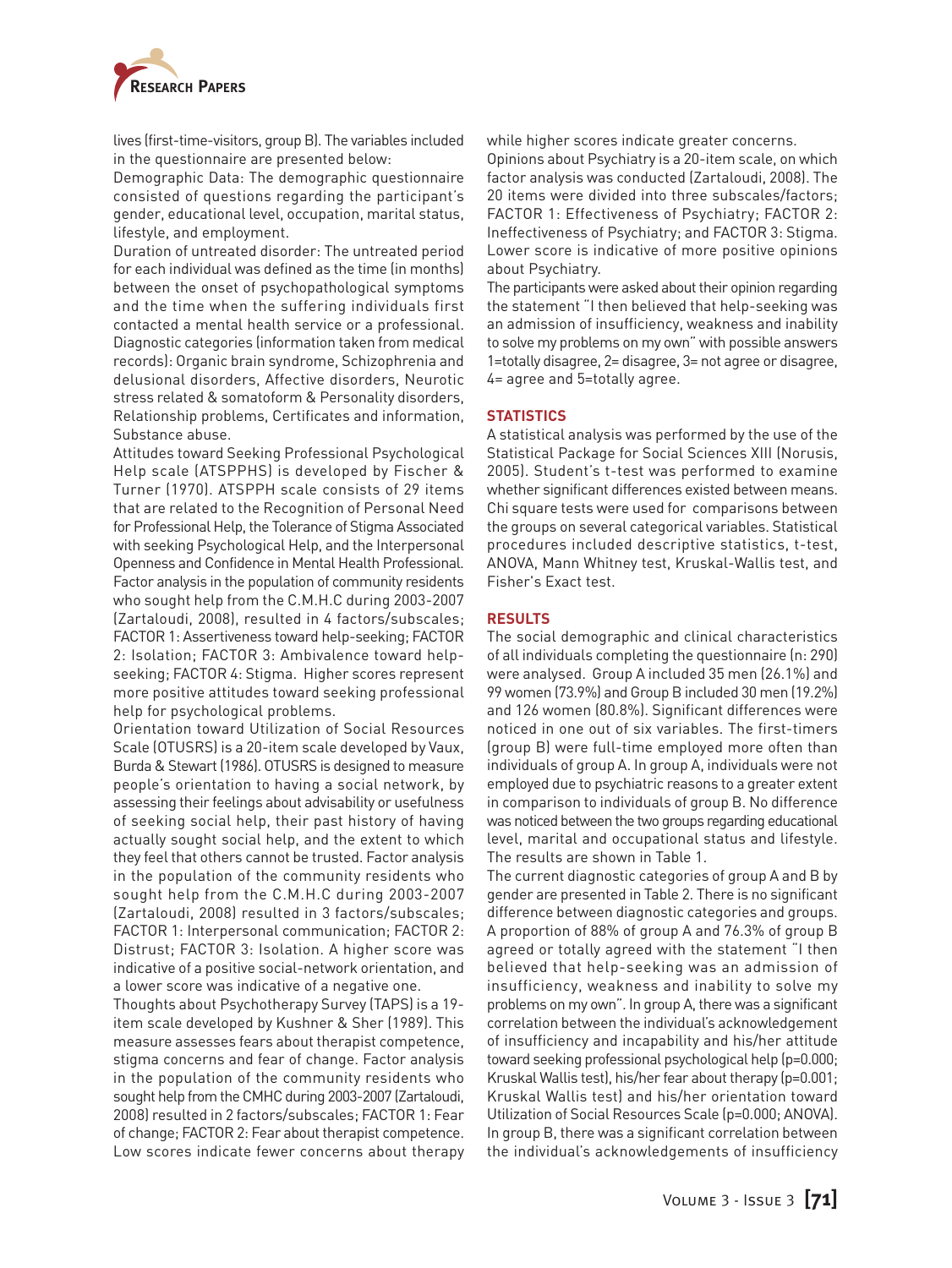

and incapability and his/her attitude toward seeking professional psychological help (p=0.000; Kruskal Wallis test), his/her fear about therapy (p=0.001; Kruskal Wallis test), his/her orientation toward Utilization of Social Resources Scale (p=0.045; Kruskal Wallis test), his/her Opinions about Psychiatry (p=0.000; Kruskal Wallis test) and the duration of untreated disorder (p=0.034; Kruskal Wallis test).

Individuals, who totally believed that help-seeking is an acknowledgment of insufficiency and inability had the most positive attitudes towards help- seeking from a mental health expert, the most positive orientation towards the utilization of a social support network and the greatest fear about therapy. Those who neither agreed nor disagreed achieved the next higher scores in these scales both in group A and group B. Moreover, in group B, the participants with a stronger he belief that help-seeking is an acknowledgement of weakness, were more positive in their opinions about psychiatry, but they waited longer before seeking help for the first time.

#### **DISCUSSION**

Psychic therapy is often related to "lunacy or madness" or it is perceived as an element of mental or personality weakness, decreasing individual's self-respect. Most explanations given for the individual's unwillingness to ask for help are related to the fact that the person wants to consider himself as independent and selfsufficient. In general, help-seeking is perceived as an acknowledgment of an individual's weakness and inability, an admission that leads to severe cognitive and emotional consequences for the person who asks for help (Franklin, 1992).

The individuals who totally believed that help-seeking is an acknowledgment of insufficiency and inability had the most positive attitudes towards seeking help from a mental health specialist, the most positive orientation towards utilization of a social support network and the greatest fear for mental treatment due to their insecurity and low self-confidence. Those individuals were feeling vulnerable, not being able to control their lives. Moreover, in group B, the participants' with a stronger belief that help-seeking is an acknowledgement of weakness were more positive in their opinions about psychiatry but they showed prolonged delay in seeking help for their first time. People who need help often fail to utilize the appropriate resources because help-seeking is a direct admission of insufficiency (Simmons, 2000). This means that the individuals were "open" to professionals' and non-professionals' interventions and opinions because they felt insufficient and believed that their inadequacy was the cause of their problems. They also looked for "a way out" but at the same time their self-respect was threatened and these feelings delayed them from making the final

step and actually ask for help. Negative judgments from others may inhibit individuals from seeking help, despite that they could benefit from receiving appropriate specialized services.

Many studies have shown that moral values like competitiveness, self-reliance and independence, that are dominate in western culture, don't promote helpseeking that can be regarded as a sign of dependence. From this point of view, help- seeking can be regarded as "an act of immaturity, passivity, even inability" that must be "avoided". This happens despite the fact that help-receiving is sometimes acknowledged as useful and necessary. According to this model, the individual's willingness or unwillingness to ask for help depends on his personal beliefs and self image. By asking for help, the individual acknowledges his inability to manage a failure and his self-esteem is wounded. A person considers help-seeking to be a threatening or supportive experience, depending on his/her personal and social characteristics. Women are expected to be more willing than men to realize and admit that they need help (Cepeda-Benito & Short, 1998; Halgin et al, 1987; Kelly & Achter, 1995).

When the individual makes the decision to seek (or receive) help from a mental health specialist, he/she has previously formed the intention of doing this. There is a positive relationship between attitudes towards help-seeking and help- seeking intentions (Kelly & Achter, 1995). Intention is the most important factor affecting the appearance of a certain behavior. Attitudes towards help-seeking were the most significant factor influencing the intentions to seek help from a mental heath specialist (Mackenzie, Gekoski & Knox, 2007). An intention is serious when it is accompanied by a clear understanding of the problem, an organized action plan and a high degree of self-efficiency (Stretcher et al., 1995). Self-efficiency is the individual's subjective evaluation of the self regarding personal abilities (e.g., especially regarding his/her ability to behave in certain ways or to achieve his/her goals) (DiMatteo & Martin, 2006).

Self-reliance (when a person prefers to solve his problems on his own) is one of the barriers of helpseeking. The development of the individual's intention to seek help can be influenced by personal factors (e.g. duration of the problem, feelings of loss of selfreliance, the belief that persons who solve their problems on their own are more worthy). Receiving help affects a person's self-esteem and self-respect (Wills & De Paulo, 1991). According to Fischer, Winer and Abramowitz (1983), help-seeking can be "a threatening experience because it creates a superiorityinferiority relationship between the one giving and the one receiving help and conflict with values like self-reliance and independence reinforced during the whole process of our socialization". A source of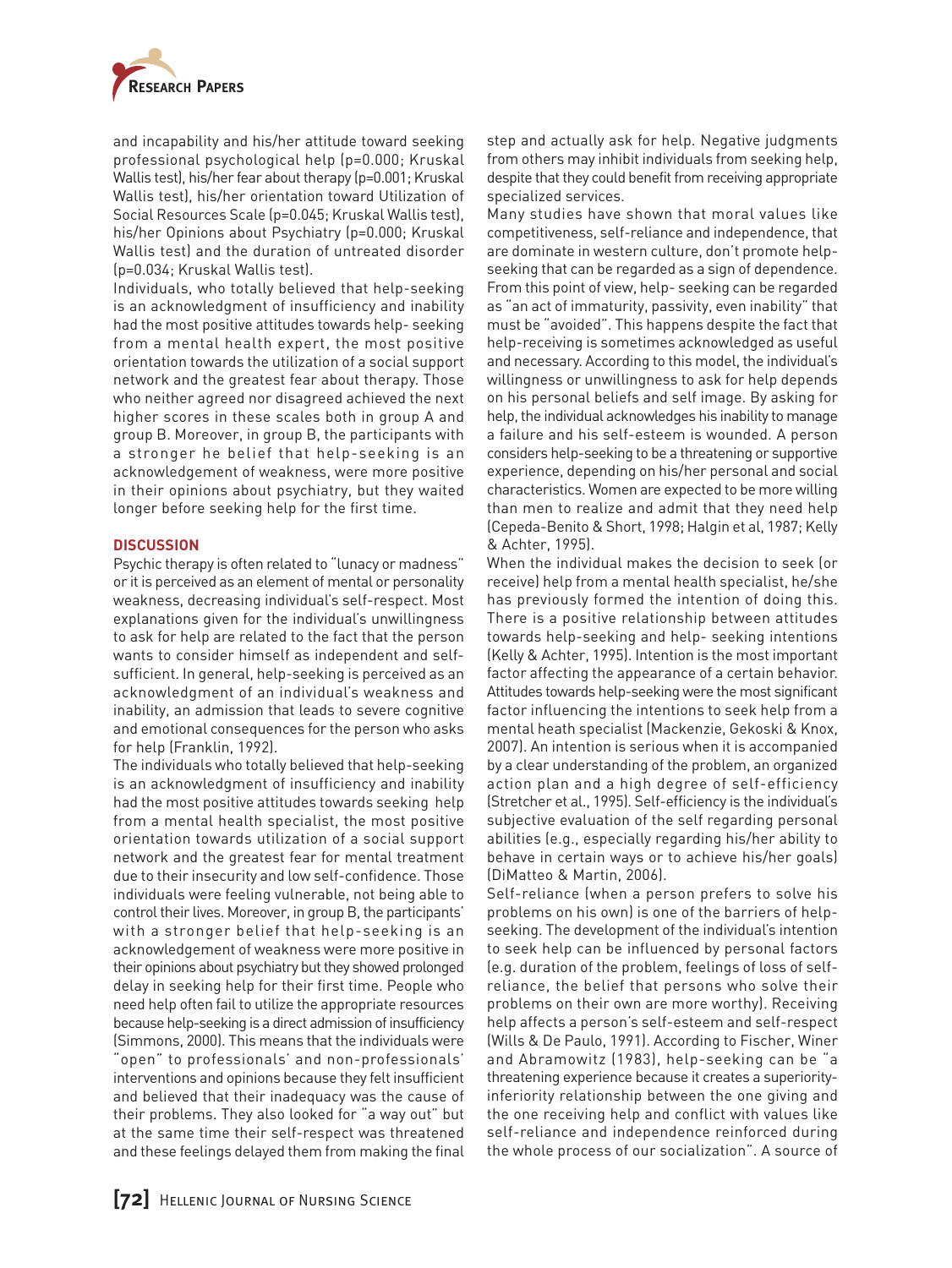

help can also be supportive. People are more likely to seek help if they regard the source of help as supportive and less likely if they regard it as threatening for their self-esteem.

Help-seeking behaviors depend on whether individuals attribute their need for help to internal or external factors. In the first case, when the need for help is attributed to internal factors (e.g. I need help because I am incompetent), people are less likely to seek help depending on the extent to which their self-esteem is threatened. On the other hand, if they attribute the need for help to external factors (e.g. I need help because this is a difficult decision) they are more likely to seek help as their self-esteem is not wounded. Being expressive about personal inabilities, vulnerability, emotions, familiarity or personal need for help and support is an element of weakness (O'Neil, 1981). Raviv, Raviv and Arnon (1991) point out that helpseeking from experts can lead to embarrassment. It is possible that the extent to which the individual's self-respect is threatened is a central point in the help-seeking process. People with high self-respect are more sensitive, feel more threatened and seek help less often compared to people with low selfrespect, who are more likely to seek help (Wills & De Paulo, 1991).

#### **STUDY LIMITATIONS**

Our results cannot be invariably generalized to other populations and other social settings. The study sample had specific socio-economical characteristics and the results cannot be generalized to populations with other socio-economical conditions.

Given the delay that certain patients apparently showed in visiting the Community Mental Health Centre (which is especially true for group A, where individuals had previously visited other mental health services) and the self-report nature of the answers given by the participants when they complete a questionnaire, there are limitations regarding recall and accuracy of certain information which is retrospectively collected. In individuals of group A there is also a limitation regarding their previous experience of treatment, possibly influencing the recall and accuracy of information. A future study could use interviews with the family members so that collected data can be duplicated.

#### **CONCLUSION**

A great number of people are being identified in epidemiological studies as fulfilling the criteria for a mental disorder but not receiving treatment.

The decision to seek treatment is a complex matter driven by a number of factors, such as the severity and chronicity, the disability produced by the disorder, the perception that treatment will be effective or not and some personality traits. A better understanding of the

contributing factors that promote treatment seeking will help health professionals to adopt more effective intervention strategies.

Exploring the influence of self-reliance and self-esteem of an individual with mental health problems to his/her pathway towards the appropriate therapeutic interventions may help mental health professionals to understand the obstacles towards the early detection and intervention regarding mental disorders.

#### **REFERENCES**

- 1. Anderson, C.M., Robins, C.S., Greeno, C.G., Cahalane, H., Copeland, V.C., Andrews, R.M., 2006. Why lower income mothers do not engage with the formal mental health care system: perceived barriers to care. Qual Health Res 16, 926-932.
- 2. Apostal, R.A., 1968. Comparison of counselees and noncounselees with type of problem controlled. Journal of Counseling Psychology 15, 407-410.
- 3. Berdie, R.F., Stein, J., 1966. A comparison of new university students who do and do not seek counseling. Journal of Counseling Psychology 13, 310-317.
- 4. Bornstein, R.F., Krukonis, A.B., Manning, K.A., Mastrosimone, C.C., Rossner, S.C., 1993. Interpersonal dependency and health service utilization in a college student sample. Journal of Social and Clinical Psychology 12, 262-279.
- 5. Bornstein, R.F.,1992. The dependent personality: Developmental, social and clinical perspectives. Psychological Bulletin 112, 3- 23.
- 6. Brown, K.W., Moskovitz, D.S., 1997. Does unhappiness make you sick? The role of affect and neuroticism in the experience of common physical symptoms. Journal of Personality and Social Psychology 72, 907-917.
- 7. Brownhill, S., 2003. Intensified constraint: The battle between individual and social forces influencing hidden depression in men. Thesis University of New South Wales.
- 8. Cepeda-Benito, A., Short, P., 1988. Self concealment avoidance of psychological services and perceived likehood of seeking professional help. Journal of Counseling Psychology 45, 68-74.
- 9. Costa, P.T., Jr, McCrae, R.R., 1987. Neuroticism, somatic complaints and disease: Is the hark worse than the bire? Journal of Personality 55, 299-316.
- 10. Cui, X., Vaillant, G.E., 1997. Does depression generate negative life events? J Nerv Ment Dis 185, 145-150.
- 11. Dawkins, M.P., Terry, J.A., Dawkins, M.P., 1980. Personality and life style factors in utilization of mental health services. Psychological Reports 46, 383-386.
- 12. Dew, M.A., Dunn, L.O., Bromet, E.J., Schulberg, H.C., 1988. Factors affecting help – seeking during depression in a community sample. Journal of Affective Disorders 14, 223-234.
- 13. DiMatteo, R.M., Martin, L.R., 2006. Εισαγωγή στην Ψυχολογία της Υγείας. Ελληνικά Γράµµατα, Αθήνα.
- 14. Feldman, P., Cohen, S., Doyle, W., Skoner, D., Gwaltney, J., 1999. The impact of personality on the reporting of unfounded symptoms and illness. Journal of Personality and Social Psychology 77 (2), 370-378.
- 15. Fischer, E.H., Turner, J.L., 1970. Orientations to seeking professional help: Development and research utility of an attitude. Journal of Consulting and Clinical Psychology 35, 79 – 90.
- 16. Fischer, E.H., Winer, D., Abramowitz, S.I., 1983. Seeking professional help for psychological problems Development and evaluation of a youth mental health community awareness campaign – The Compass Strategy. BMC Public Health 6, 215-220.